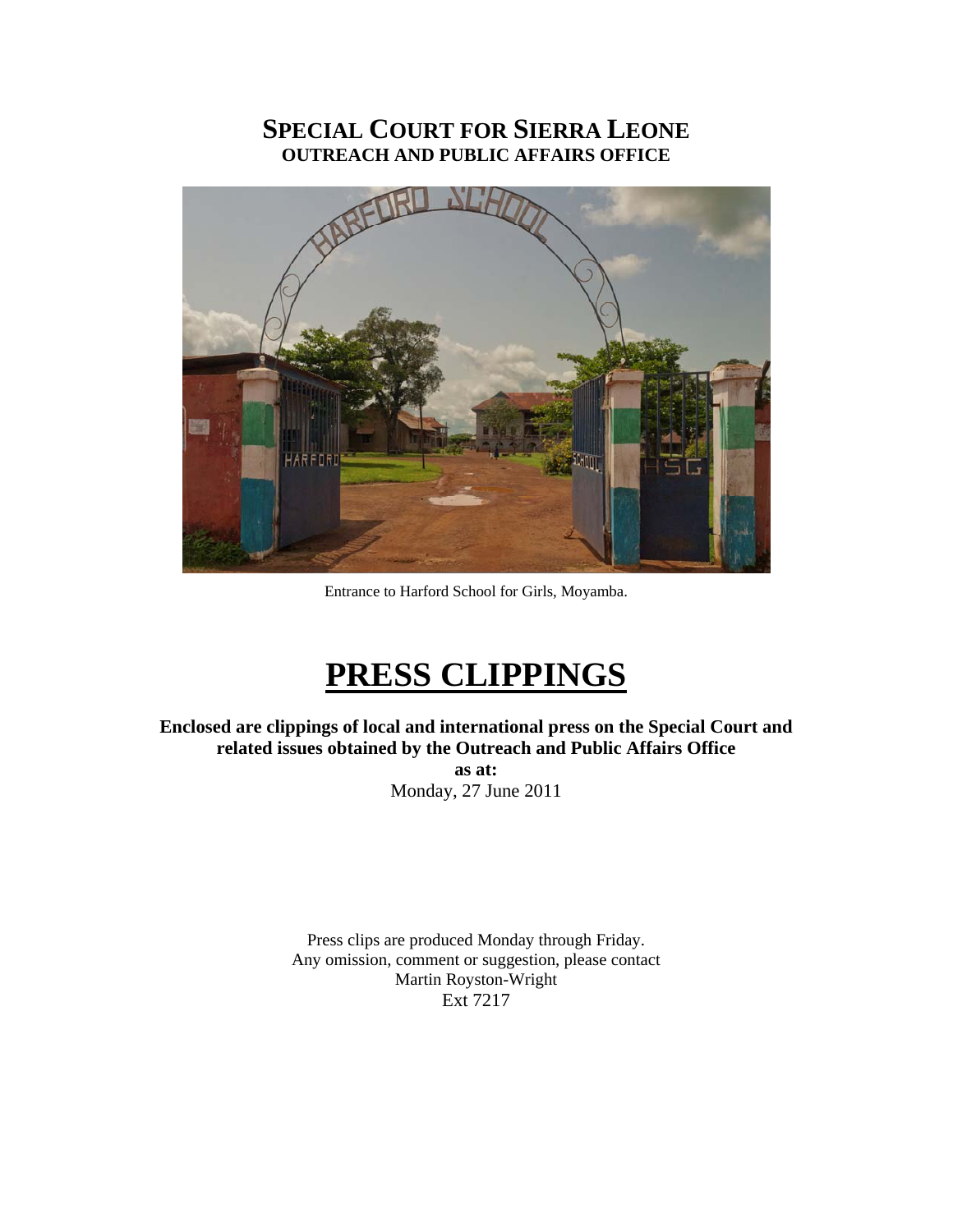| <b>Local News</b>                                                           |            |
|-----------------------------------------------------------------------------|------------|
| Law Students Humiliated / Standard Times                                    | Page 3     |
| High Court Judge Issues Final Warning to State Prosecutors / Standard Times | Page 4     |
| Tribunal Verdict Today / Independent Observer                               | Page 5     |
| <b>International News</b>                                                   |            |
| The Government's Case Against Cindor Reeves Stinks / Macleans News          | Pages 6-7  |
| First Hearing Ex-Khmer Rouge Leaders' Trial / BBC Online                    | Pages 8-10 |
| STL to Indict 5 Hezbollah Members This Week: Report / The Daily Star        | Page 11    |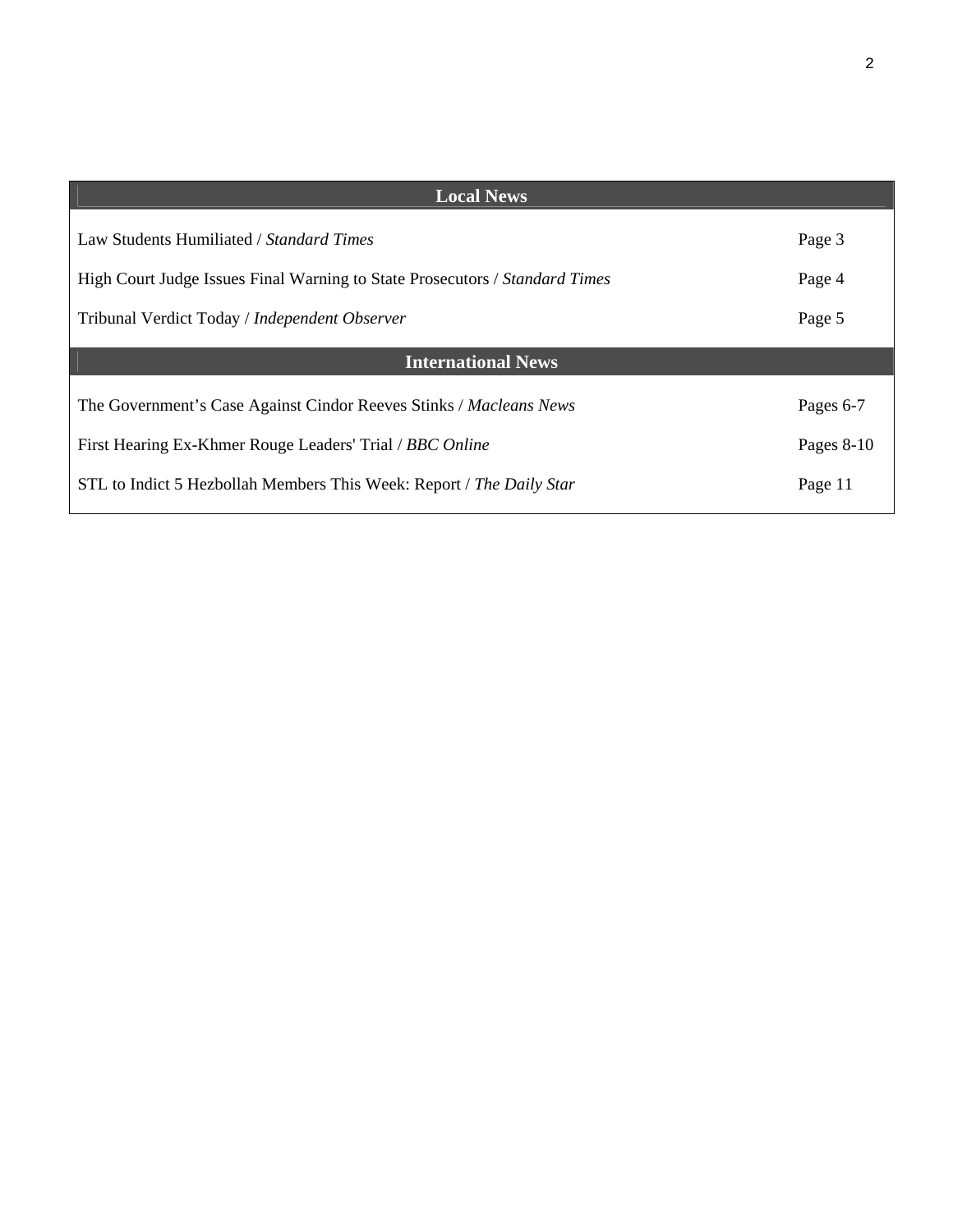# *I* STUDENTS HUMILIATED

#### **BY SANTIGIE KAMARA**

The tale of David and Goliath was actually displayed on Friday 24th June 2011 at the Special Court Chamber when Accounting and Business Administration students of the Institute of Public Administration and Management (IPAM)

disgracefully defeated Law Students of Fourah Bay College (FBC) on the 7th National Moot Court Competition in International Humanitarian Law (IHL) Organized by the Sierra Leone Red Cross Society.

In his opening speech, Captain F. Gevao who was the Judge spoke about the essence of the Moot Court Competition in International Humanitarian Law and outlined the golden rules of the game.

Peter Anderson of the Special Court welcomed the participants adding that the Special Court room has unique qualities adding that Sierra Leone is now on post conflict era.

 $\bullet$  PAGE 19

#### **FROMPAGE 1**

Peter Anderson maintained that people should always talk about the rule of law and called on the participants to do their best in the debate.

The Deputy Secretary General of the Sierra Leone Red Cross Society Mohamed Sanusie Mansaray said it was the seventh National Moot Court Competition in International Humanitarian Law organized by the Sierra Leone Red Cross Society and expressed his profound gratitude and satisfaction over the interest shown by the students.

Mr.Mansaray said they are encouraging more Students, Lectures, Colleges and Universities to join their fold.

'Sierra Leon has signed many humanitarian law' noting that only few of them are being fully used and commended the efforts made by the Republic of Sierra Leone Armed Forces in incorporating International Humanitarian Law in their programmes.

The Deputy Secretary General of Sierra Leone Red Cross Society however stated that Sierra Leone will be bacon for International Humanitarian Law and thanked members of the Special Court for Sierra Leone for hosting the event.

The team from Fourah Bay College FBC which comprises Law Students started the prosecution by reading out the count charges committed by the

accused person who was tagged 'Professor G' was an indication of genocide and they made specific references of the statements he uttered and the commands he allegedly gave to the combatants.

Following the prosecuting process, the panel of Judges who were mostly legal luminaries posed questions regarding the matter.

While the team from the Institute of Public Administration and Management (IPAM) was on the contrary, defending Professor G as an academia and some body who has love for humanity.

The team of IPAM also gave instances of how Professor G was tell-

ing his people that they are the owner of the land but he did not took a weapon to fight nor did he at any given time gave command to any group to commit atrocities.

Following the questioning session, the panel of judges retired to a room and spent about ten minutes there before delivering the judgment.

Before delivering the judgment, Captain F. Gevao congratulated the teams for a job well done adding that they looked at the clarity of presentation and team work before coming out with the final decision.

Captain F. Gevao however stated that the best team for the 2011 National Moot Court Competition in International Humanitarian Law is the Institute of Public Administration and Management (IPAM) which comprised Salmata CM Bah, Gibrilla Sesay and William Moiwo Jimmy.

A total number of six teams of three students argued to their interpretation of specific International Humanitarian Law related cases in a thirty minutes presentation.

After the preliminary rounds, two teams namely IPAM and FBC qualified and through the debate between the two institutions, IPAM emerged victorious and they will have to represent Sierra Leone in a Pan Africa Moot Court Competition in November 2011 Arusha Tanzania.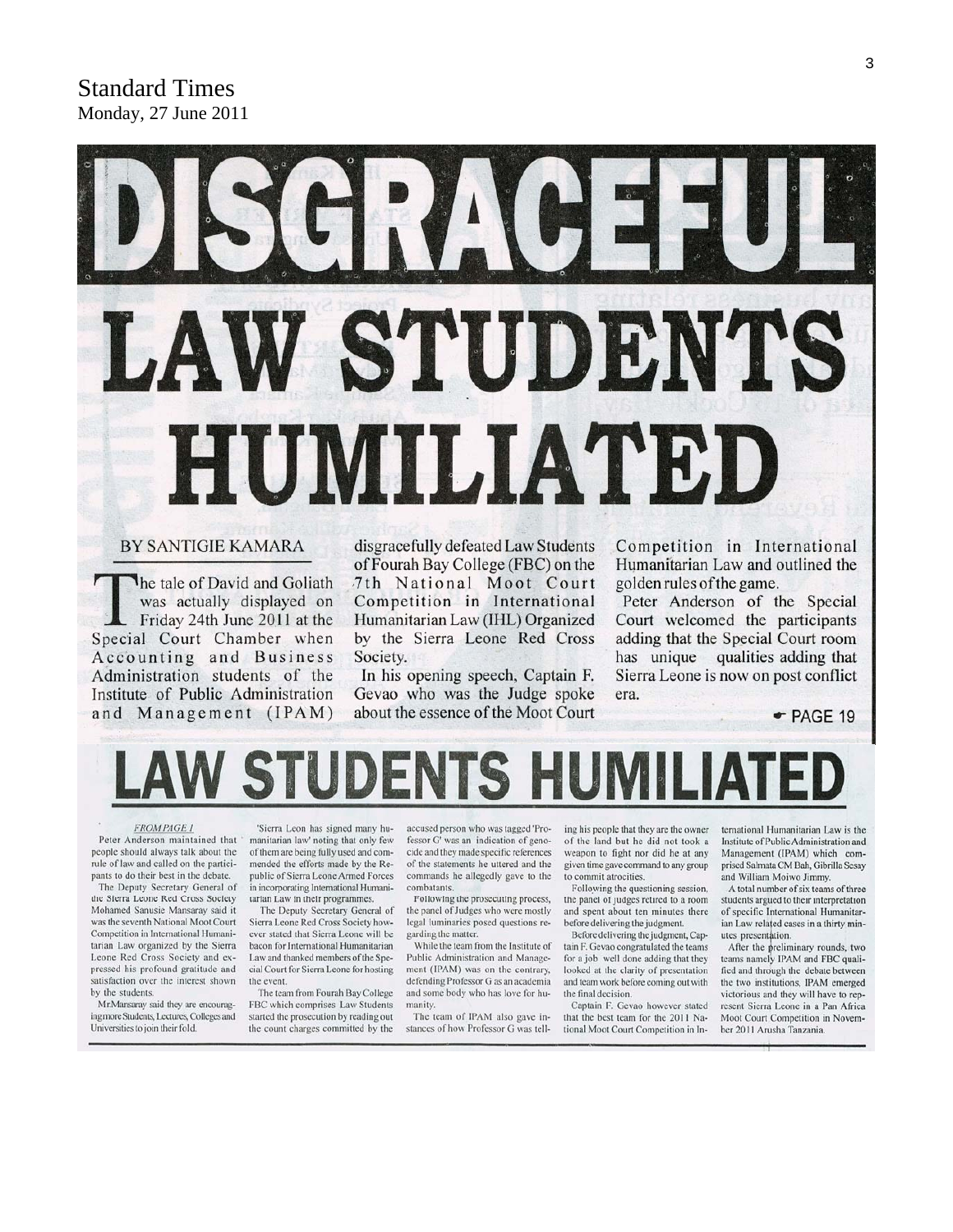#### **Standard Times** Monday, 27 June 2011

### **HIGH COURT JUDGE ISSUE FINAL WARNING TO STATE PROSECUTORS**

#### BY UNISSA<sup>4</sup> BANGURA

This is a clear case in which jus tice may seem not to be re spected nor does the rules of the Law Officer Departm.ent being followed regarding the numb er of adjournment required for a discha'rge of a matter if the prosecution is un, able to present witnesses to prove the ir case beyond all reasonable dought.

Due to the non prosecution of the matter since its resumption in the High Court some months back couple with the nine consecutive adjournment so far granted by Justice Alhaji Fofana, the defense team led by veteran Lawyer Mr. Manley Spain has applied to the court to invoke the Law Officers Department rules and discharge the accused persons since the prosecution are not yet ready to go ahead with the matter.

This application prompted the bench yesterday to request from the state counsel Mr. A. Sesay to throw light on the issue and to explain why the prosecution is dragging their feet in bringing witnesses to testify before the court

Justice Alhaji Fofanah in his remarks before the court also made mention about the attitude of the Law Officers' Department in prosecuting state matters, noting that State prosecutors are always culpable in their duties which in many occasions will tantamount to a delay in justice.

In the circumstance, the Judge went on and asked state counsel to make an undertaking which he recorded and requested for a final adjournment date where as if the prosecution fails to present a witness, the judge will be at liberty to take any action.

It will be recalled that the matter started in the lower court where the then presiding Magistrate in his wisdom held that the seven accused persons including Anthony B. Aruna and Patrick Cullen of the Immigration Department while Johnson W. S. K, argbo and some junior members of the Birth's and Deaths division of the Ministry of Health and Sanitation allegedly conspired to, gether in issuing a passport to a Lebanese N <sup>I</sup>ational sometime in March last year.

The slow pace' of the matter in the High Court brought in several suspicious that the Law Officers L'epartment who are the sole conduct of the' matter cannot in any way prove their case. In the previous hearing in the high Court, it was said that State Prosecutors who are assign? into the matter have allegedly inform the court about the status of the matter which to a large extent has been rumour that the onightnal file is missing which left to the expulsion of one of the accused who is initially and jointly standing trial in the preliminary stage in the lower court.

However, the presiding judge justice Alhaji Fofanah have adjourn the matter to Wednesday June 29, 2011, a date he believe the prosecutor will be up to the task in conducting their case.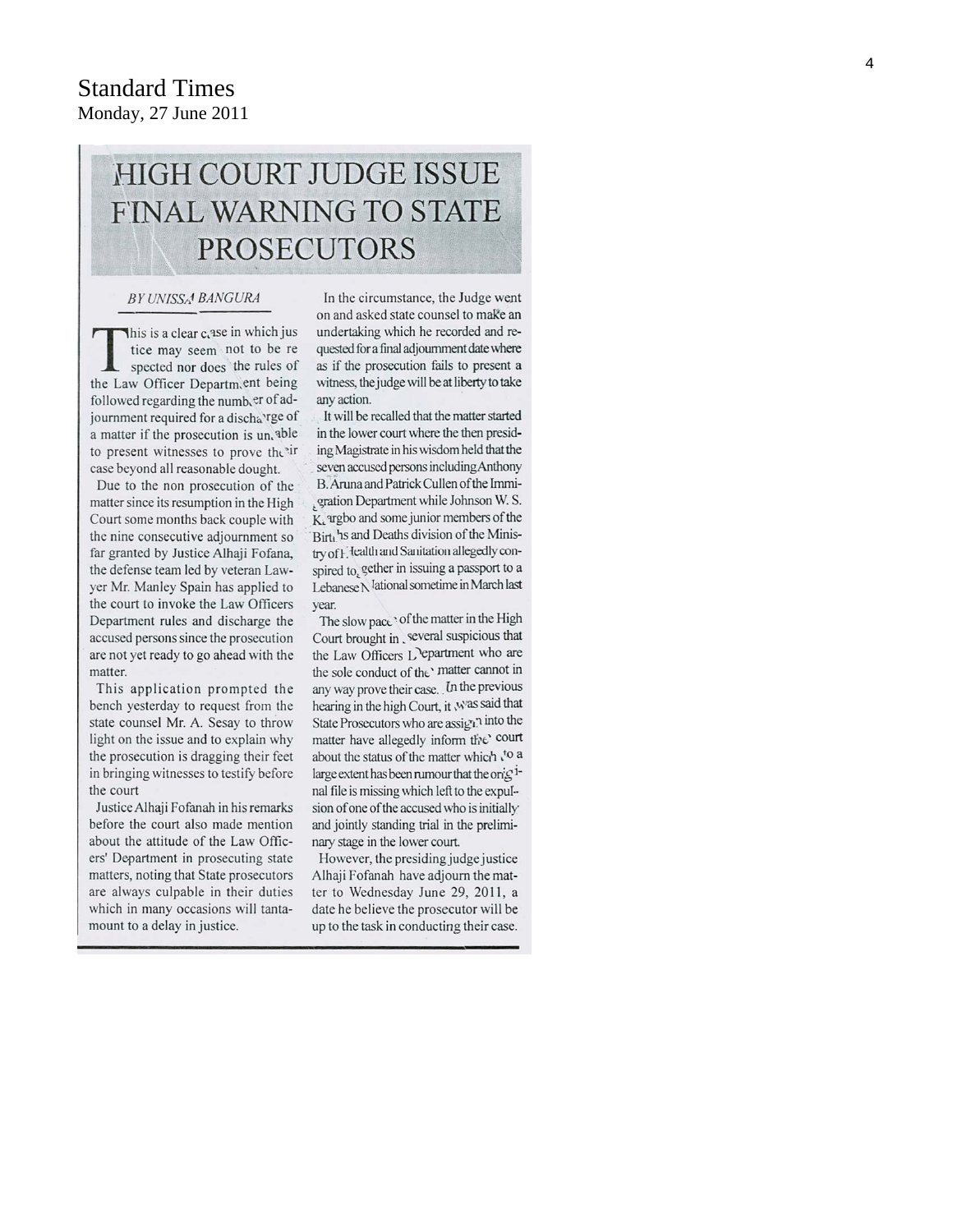# **Tribunal verdict today**

The Human Rights Commission of Sierra Leone will this morning (Monday 27th June, 2011) deliver its judgement on its first public hearing on 235 ex-soldiers of the Republic of Sierra Leone Armed Forces (RSLAF) who were referred to as chronically and mentally imbalanced by the Ministry of Defence and the Republic of Sierra Leone Armed Forces at the YWCA New Hall.

The Commission received the complaints from the exsoldiers on April 23rd, 2009. They claimed that they were recruited in to the RSLAF on various dates and served for periods ranging between 3yrs and 40yrs up to 2008. During their service with the RSLAF, the complainants alleged to be involved in active combat duties of various kinds in the period of the civil war in Sierra Leone and in 2008, they were discharged from the RSLAF as chronically ill and mentally imbalanced.

The complainants were not happy with the nomenclature, chronically ill and mentally imbalanced which they considered to be inappropriate as they cannot secure jobs with potential civil employers. They also complained that some of them were initially Wounded in Action (WIA) category but they were later placed in the chronically ill and mentally imbalance category hence got less benefit.

They claimed that they were forced to take a medical check up only to be later categorized as chronically and mentally imbalanced and that they felt disowned by their former employers considering the type of service they have rendered to their country. They view the action of their authorities as unfortunate and for failing to adequately articulate the breakdown of their discharge package.

When the tribunal began hearing on June 1, eighteen witnesses testified before Commissioner Rev. Moses Khanu, Commissioner Jamesina-King and Commissioner Yasmin Jusu-Sheriff as chair. Six of those witnesses were the complainants, seven of them from the defence and four the tribunal witnesses.

Among the witnesses that faced the tribunal were the Defence Minister, Alfred Paolo Conteh, Brigadier Kestora Kabia, Brigadier Jah-Tucker, Col. Dr. Sahr, Dr. Edward Nahim, Alhaji Baniyila Sesay and the IMATT Medical Advisor. The closing arguments take place at the Commission's conference room, Wellington Street.

The Public Hearing started its hearing on June 1 at began its first Public Hearing on 235 ex-soldiers of the Republic of Sierra Leone Armed Forces (RSLAF) who were referred to as chronically and mentally imbalanced by the Ministry of Defence and the Republic of Sierra Leone **Armed Forces.** 

On June 16th, 2011, the Tribunal sat to hear closing arguments between counsel representing the complainants of 235 ex-soldiers, Editayo Pabs-Garnon and counsel representing the defendants, the Ministry of Defence and Republic of Sierra Leone Armed Forces, Col. I.M. Koroma. Stating his closing arguments Col. I.M Koroma said the military committed no breach in discharging the ex-soldiers.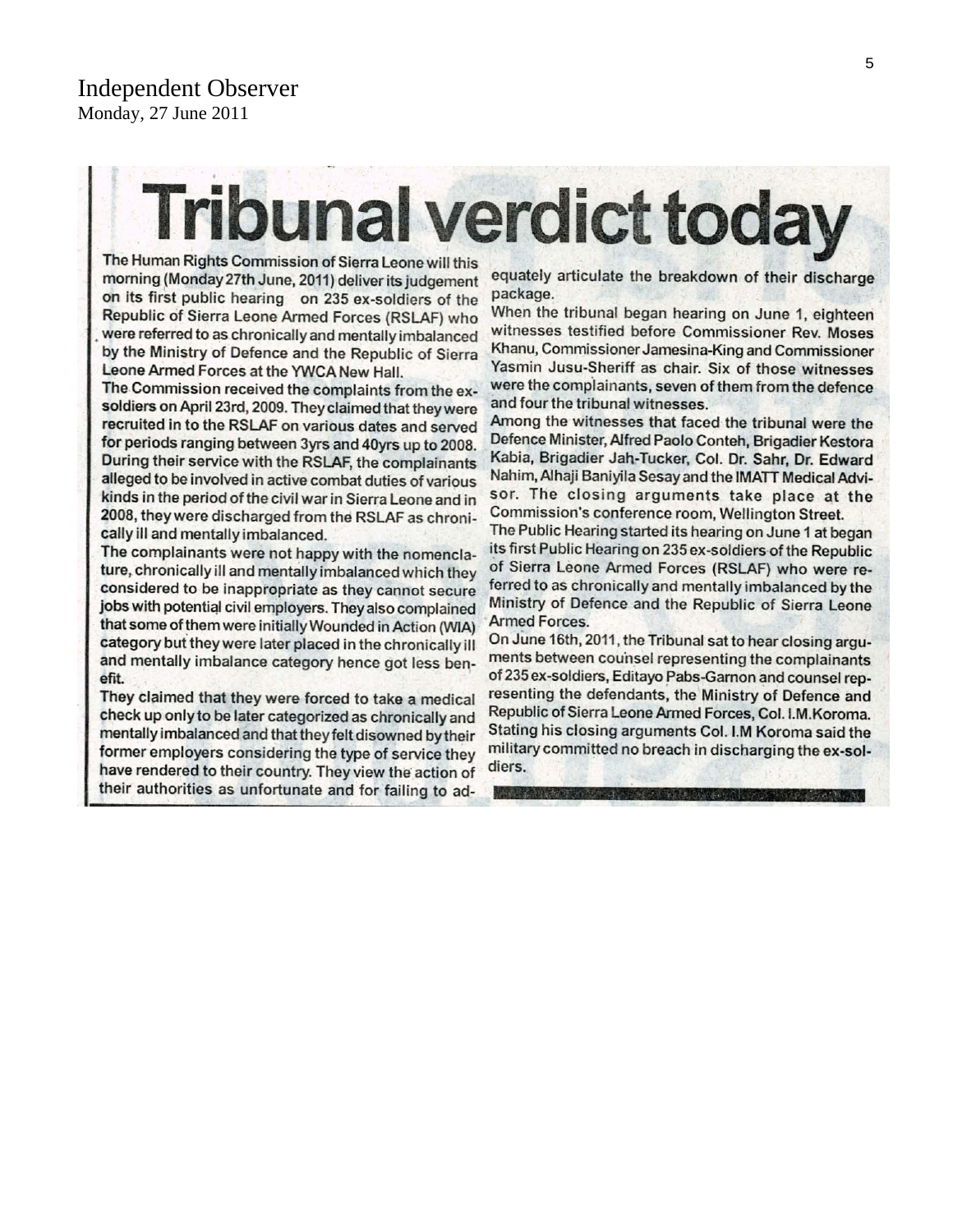Macleans News Thursday, 23 June 2011

#### **The government's case against Cindor Reeves stinks**

#### By [Michael Petrou](http://www2.macleans.ca/author/mpetrou/)

Since beginning four years ago to dig into the story of [Cindor Reeves](http://www2.macleans.ca/2009/07/22/the-man-who-brought-down-a-tyrant/) — the man who helped bring former Liberian president and warlord Charles Taylor to trial in The Hague, and whom Canada is now deporting — I have occasionally worried that there might be some missing piece of the puzzle that I didn't have. Perhaps the government has information about Reeves that would explain its [determination](http://www2.macleans.ca/2011/01/28/canada-on-verge-of-deporting-the-man-who-brought-a-tyrant-to-justice/) to send him back to Liberia, where he faces murder, other than incompetence, malice, and a perverted sense of justice.

I have now read nearly 4,000 pages of government documents released to me by the Immigration and Refugee Board because of an access-to-information request. My fears that the government might have dirt on Reeves are now gone. In their place is a deep sense of disgust with this government and with the Immigration and Refugee Board — particularly Joanne Sajtos, the IRB member who ruled against Reeves; Public Safety Minister Vic Toews, who intervened in this case; and Brenda Lloyd, counsel for the minister, who represented the minister in the hearing and argued that Reeves and his wife and children should be excluded from refugee protection because of Reeves' alleged complicity in crimes against humanity.

Let's start with incompetence. Among the disturbing details to emerge from transcripts of Reeves' hearing is that in a case involving international espionage, Brenda Lloyd apparently did not know what the British intelligence agency MI-5 is. Elsewhere she wonders why Reeves, on the run from Taylor, didn't simply go to the United Nations or the Red Cross.

Lloyd argues Reeves was not in danger from Taylor's goons when he was living in Accra, Ghana. The Special Court for Sierra Leone, to whom Reeves was secretly providing evidence, thought otherwise. They learned a team of assassins was on its way to kill Reeves, and therefore spirited him out of the country. Alexander Yearsley of the British NGO Global Witness — which Reeves also aided in its campaign to expose the blood diamond trade — testified in an affidavit that Reeves was attacked at a supposed safe house in Ghana, and that his friend in the same house was murdered.

Joanne Sajtos, who ruled against Reeves, doubts Reeves tried to tell the U.S. Consulate in Burkina Faso about Taylor's activities. But there is no evidence anyone tried to verify this with the U.S. State Department. This case is full of such logical gaps and slipshod research.

The line between incompetence and malice is a blurry one. Does Lloyd honestly think Reeves exaggerated the threats against him, for example, or does she simply want him out of the country and will make that case however she can? It's hard to say. But there is a weird subtext in much of Lloyd's arguments regarding Reeves' relationship with *Maclean's*. There is abundant evidence Reeves has been threatened here in Canada. I've published some of the [warnings](http://www2.macleans.ca/2011/02/10/you-will-rot-in-hell-you-know-the-price-for-snitching-liberians-on-cindor-reeves/) he and members of his family have received. Yet Lloyd suggests that if Reeves truly felt he was in danger, he wouldn't have publicized his presence here by speaking with me. It's difficult not to suspect the government resents the publicity more than it thinks Reeves' decision to talk to me reveals anything about his safety.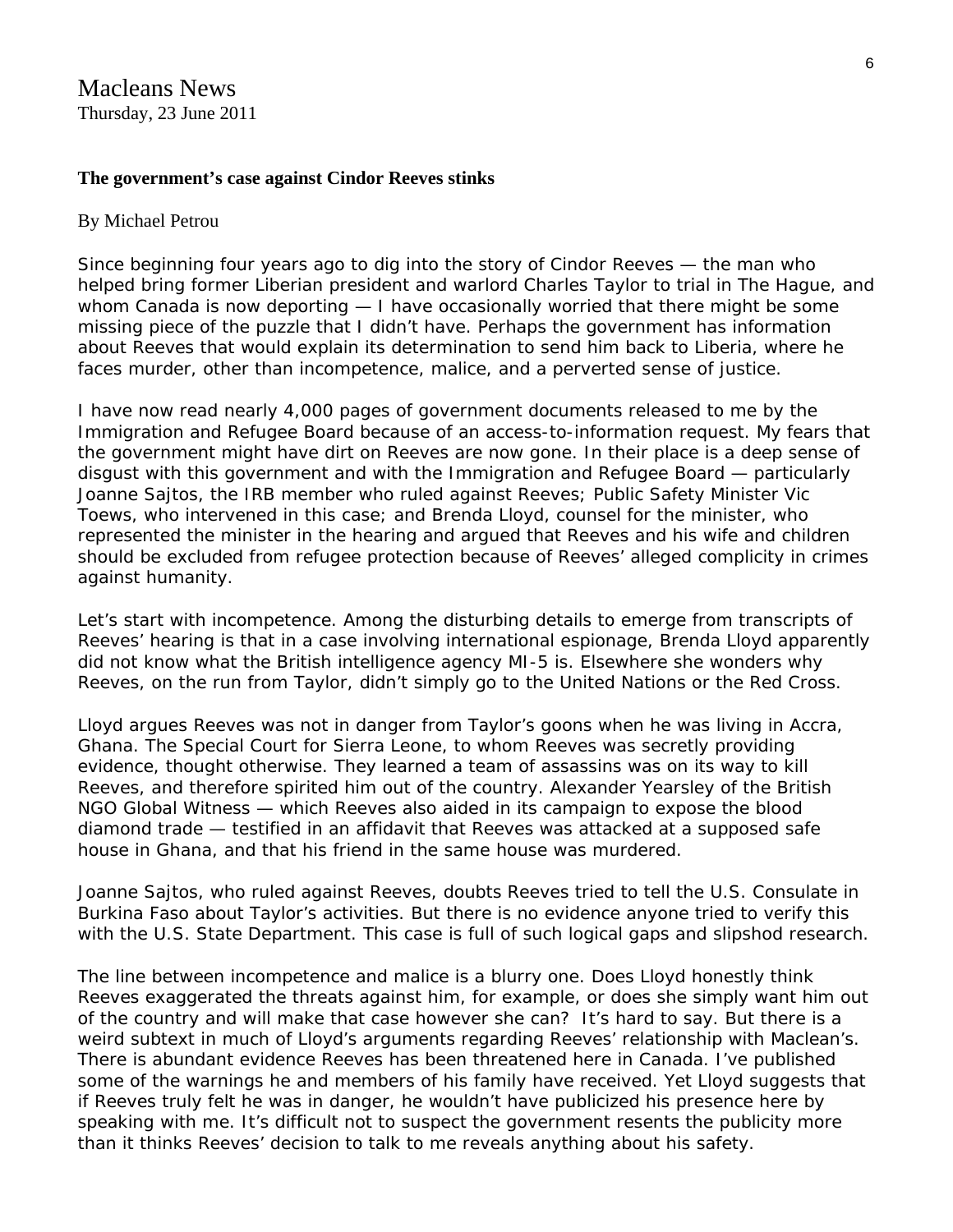Finally, and most crucially, there is the question of justice. There is no evidence that Reeves directly harmed anyone. He did smuggle diamonds and weapons between Liberia and Sierra Leone on behalf of his brother-in-law, Charles Taylor. Reeves admitted this when he arrived in Canada and claimed refugee status in 2006. There may be legitimate questions about his motivations and the degree of choice he had. But it is undisputed that Reeves risked his life to help the Special Court for Sierra Leone build its case against Charles Taylor. He never asked for anything in return, and when offered a bribe by at least one of Taylor's associates if he would desist, he refused.

Alain Blaise Werner, a former prosecutor for the Special Court, says this about Reeves in an affidavit: "I can attest that Cindor Reeves is one of the very few who had the courage to risk his life and the life of his family and collaborate with the office of the prosecutor in Freetown at a time when nobody else dared to talk about the involvement of Charles Taylor with the RUF [Revolutionary United Front, a Sierra Leone rebel group]."

Elsewhere Werner describes Reeves' help as voluntary and "only motivated by his desire to have the people most responsible for the civil wars in Liberia and Sierra Leone brought to justice."

Christopher Santora, a prosecutor in the trial against Charles Taylor, makes a similar claim, also in an affidavit supplied to the IRB: "I can state unequivocally that Cindor Reeves is one of the few people in this whole conflict that did the right thing when the opportunity presented itself. I state this as someone who has dealt with hundreds of 'insiders,' former commanders and direct perpetrators…

"It was Reeves who took the first opportunity to come forward, and without his cooperation it would have been extremely unlikely that the Office of the Prosecutor would have had enough underlying evidence to indict Mr. Taylor, which eventually led to his departure from Liberia in August 2003."

The issue here is redemption. Whatever wrongs Reeves might have committed when working for Taylor, he has made up for them by his actions since. He is an extraordinarily brave and moral man. The very least he has earned is his life, which he may well lose if he is sent to Liberia; and the company of his wife and young children, which he will also lose, as they are allowed to stay here (based on the self-evidently bizarre reasoning that their relationship with Reeves makes it too dangerous for them to return to Liberia).

There is also the more practical issue of making international justice work. Bringing tyrants to justice requires that insiders in heinous regimes cooperate. They should not be offered amnesty, but they must know that they will be treated fairly and honestly. Reeves has not, and others in his situation might reasonably conclude they will not either. Canada has given millions of dollars to the Special Court for Sierra Leone. The irony is thick.

"These white people, the international community, when they need something from you, they will treat you like a newborn baby," Taylor once said to Reeves. "They will use you to make a case against me. But after, they will dump you."

Reeves has received a removal order from Canada Border Services Agency. His last chance to stay in Canada — temporarily — is a pre-removal risk assessment, now underway.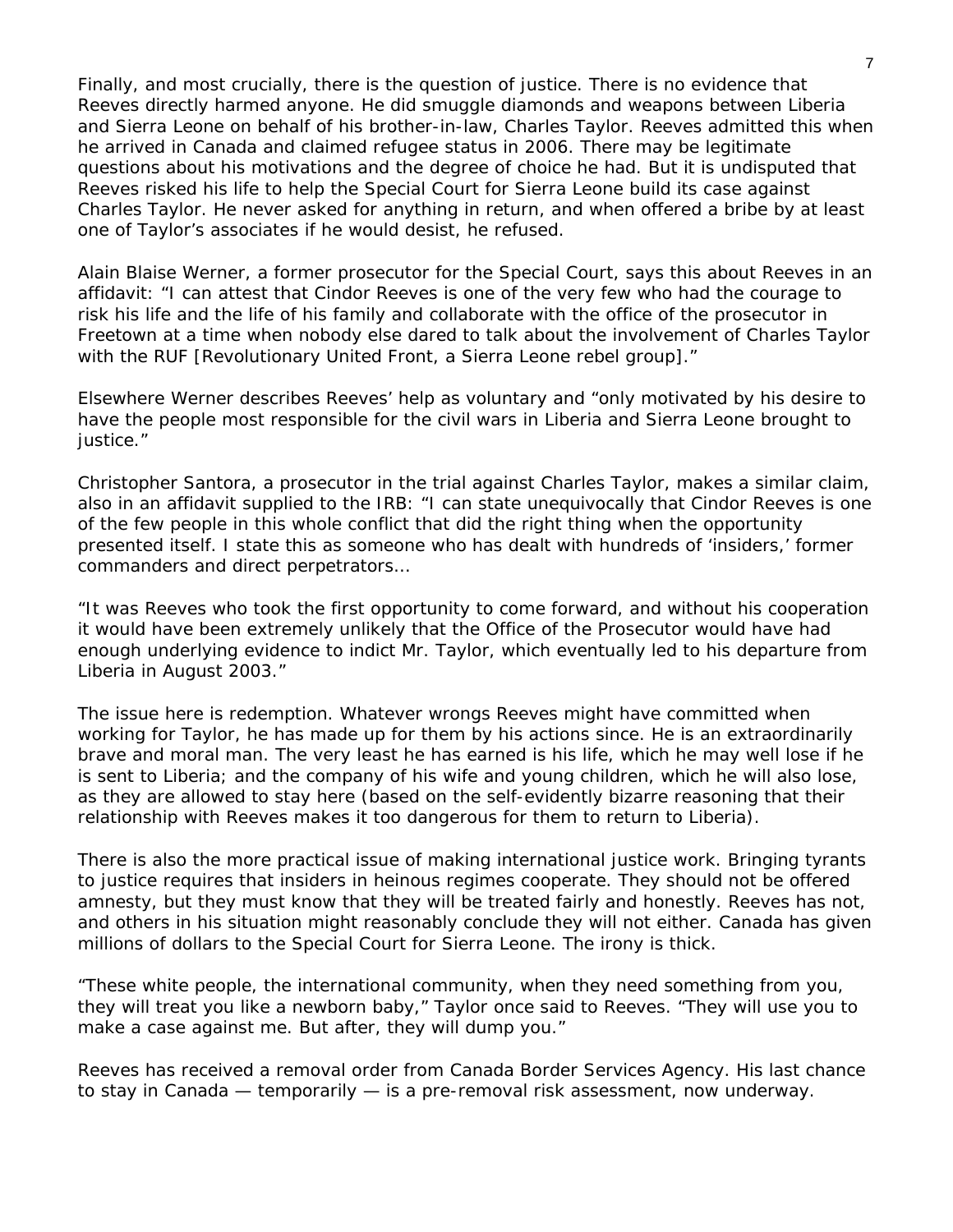#### BBC Online Monday, 27 June 2011

#### **Cambodia: First hearing ex-Khmer Rouge leaders' trial**



*All four suspects denied the accusations* 

A UN-backed tribunal in Cambodia is holding its first hearing in the trial of four former top Khmer Rouge leaders.

The defendants include the "number two" in Pol Pot's regime, Nuon Chea. They face charges of genocide and crimes against humanity over the deaths of up to two million Cambodians in 1975-79.

They all deny the accusations, and the trial is

likely to last for years.

Last July, former Khmer Rouge member Kaing Guek Eav, known as Comrade Duch, was jailed for 35 years.

But because of time already served and compensation for a period of illegal detention, Duch - the former head of a notorious prison where some 15,000 died will be free in 19 years.

Led by Pol Pot, who died in 1998, the Maoist Khmer Rouge regime was ousted from power by Vietnamese forces in 1979.

#### **'Second Nuremberg'**

The four defendants appeared at the initial hearing at the Extraordinary Chambers in the Court of Cambodia (ECCC) in Phnom Penh on Monday morning.

Besides Nuon Chea, they include former head of state Khieu Samphan, former foreign minister and international face of the regime Ieng Sary, and his wife Ieng Thirith, who was minister for social affairs.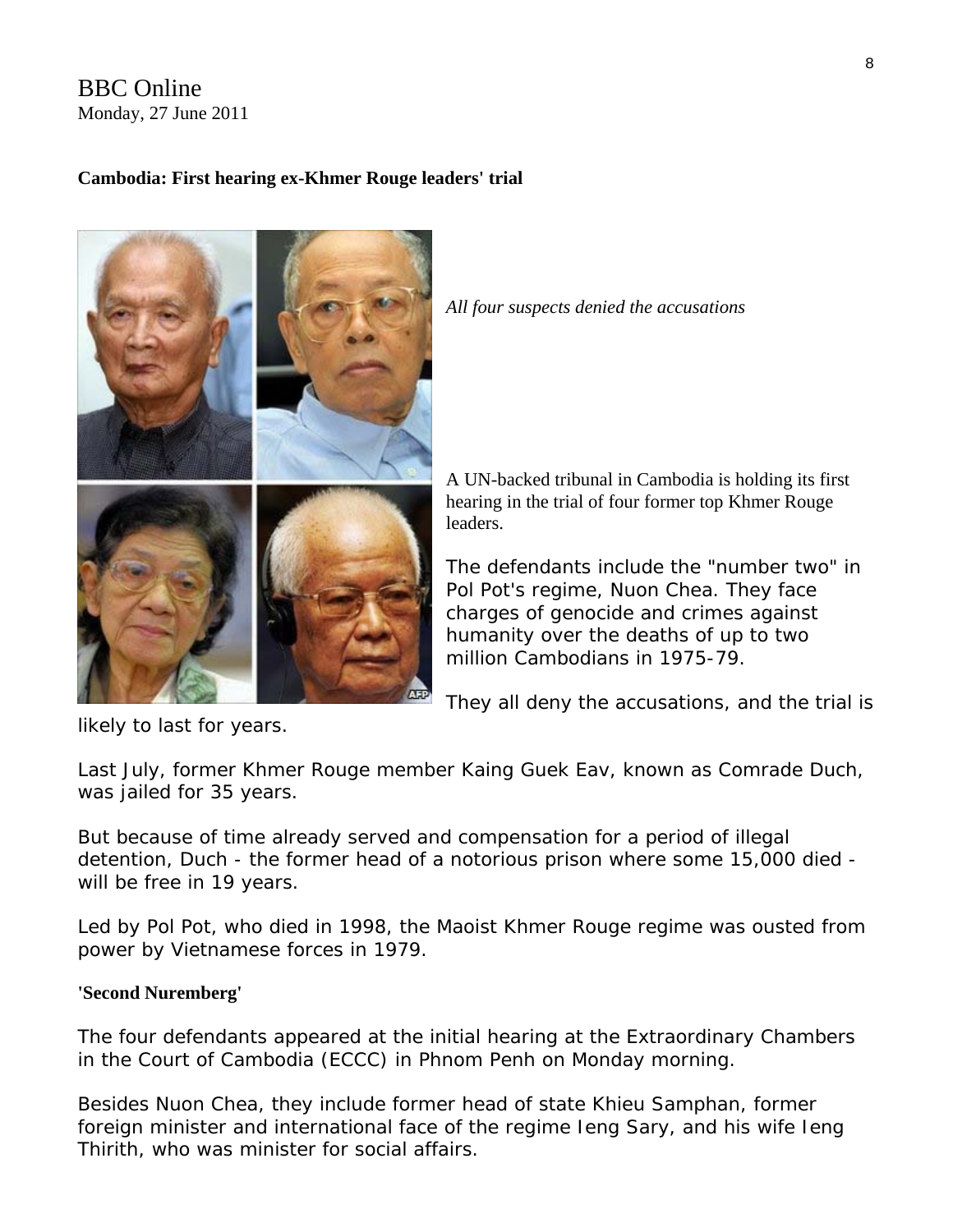The four showed no emotion as opening statements were read out before the court and a packed gallery, in proceedings screened on national television.

Moments later, Nuon Chea - who was dressed in a ski hat and sweatshirt complained he was not well and felt cold and left the courtroom.

"I'm ready to come back when the court discusses my requests," he said.

The hearing will run for a maximum of four days, and no evidence will be given. Instead, the hearing is expected to focus on witness and expert lists and preliminary legal objections.

The trial proper is expected to open later this year, possibly in September.

"There hasn't been a case as large and complex as this since Nuremberg," international co-prosecutor Andrew Cayley told the AFP news agency in a recent interview, referring to the historic Nazi trials after World War II.

The head of the Cambodian Center for Human Rights said the start of the second case was a "cathartic moment".

#### **Who were the Khmer Rouge?**

- Maoist regime that ruled Cambodia from 1975-1979
- Led by Saloth Sar, better known as Pol Pot
- Abolished religion, schools and currency in effort to create agrarian utopia
- Up to two million people thought to have died of starvation, overwork or were executed
- Defeated in Vietnamese invasion in 1979
- Pol Pot fled and remained free until 1997 he died a year later

The crimes "remain ingrained in Cambodia's collective psyche. I hope that this trial... provides all victims with some sense of justice, however delayed that justice may be", Ou Virak said in a statement.

Theary Seng, who lost both her parents to the Khmer Rouge, told the BBC: "This is the heart of the matter - this is the case that we have been anticipating for many years, since the operation of the court in 2006.

"It will allow a lot of information to surface which will help to chip away at the repeatedly-asked questions of why did it happen?"

Theary Seng is one of almost 4,000 civil parties to the case - victims who will have a voice in court alongside the prosecution and defence.

#### **Health concerns**

At least one of the defendants - Ieng Sary - is expected to argue that he should not be on trial at all, the BBC's Guy De Launey in Phnom Penh says.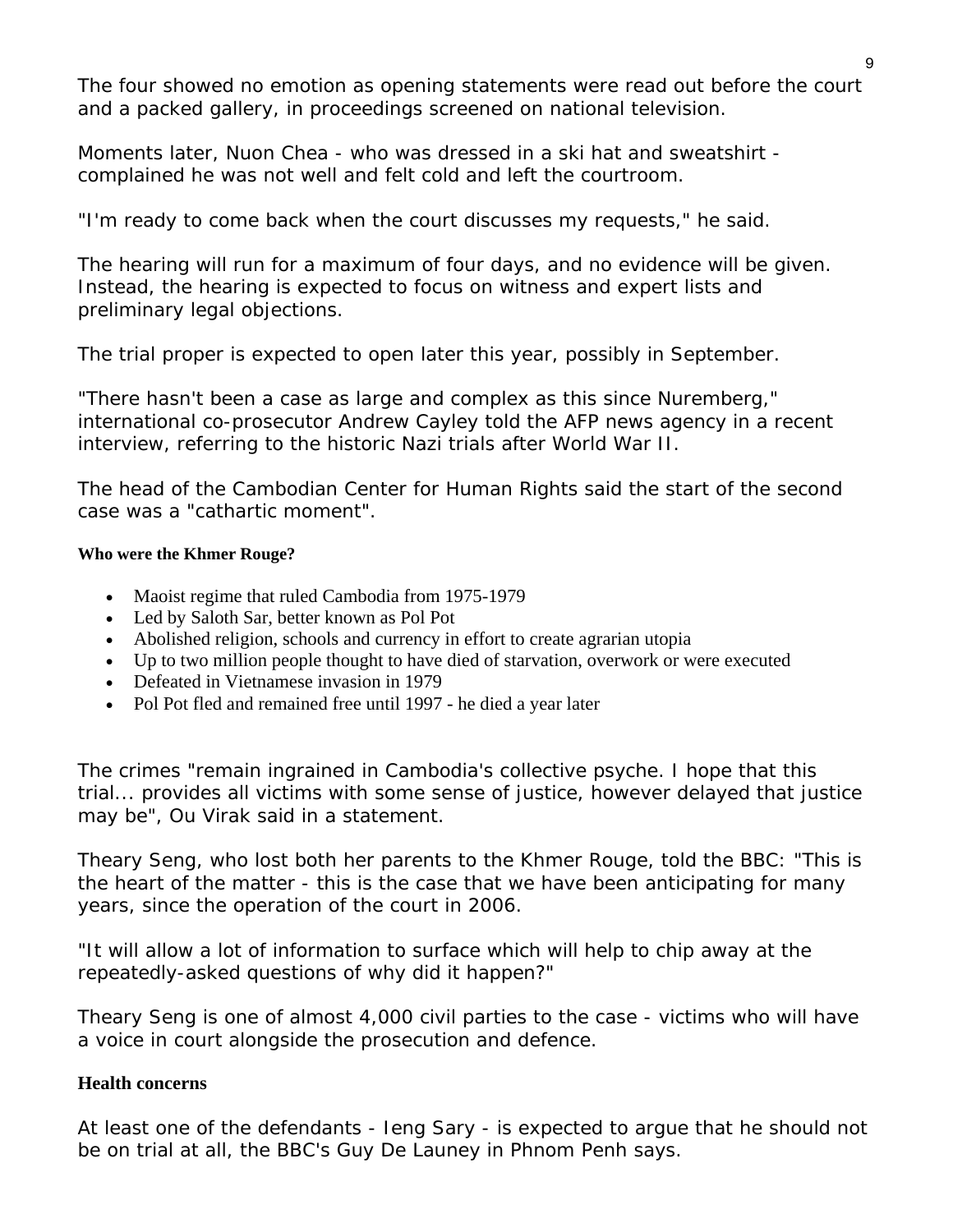The former foreign minister received a royal pardon 15 years ago as part of the deal which produced the final surrender of the Khmer Rouge.



*The BBC's Guy De Launey said the defendants will argue that they should not be on trial at all* 

The defendants are all in or near their 80s and some have been in bad health, so there is a real danger that not all of them may live to see the end of the trial, our correspondent adds.

The suspects have been kept in detention since their arrests in 2007.

Parts of court proceedings will be broadcast on TV, but hundreds of people from all over Cambodia are still expected to travel to the court to see the accused.

The current Cambodian government has repeatedly opposed efforts to widen the tribunal's inquiries, and insisted that there should be no further trials after that of the four leaders.